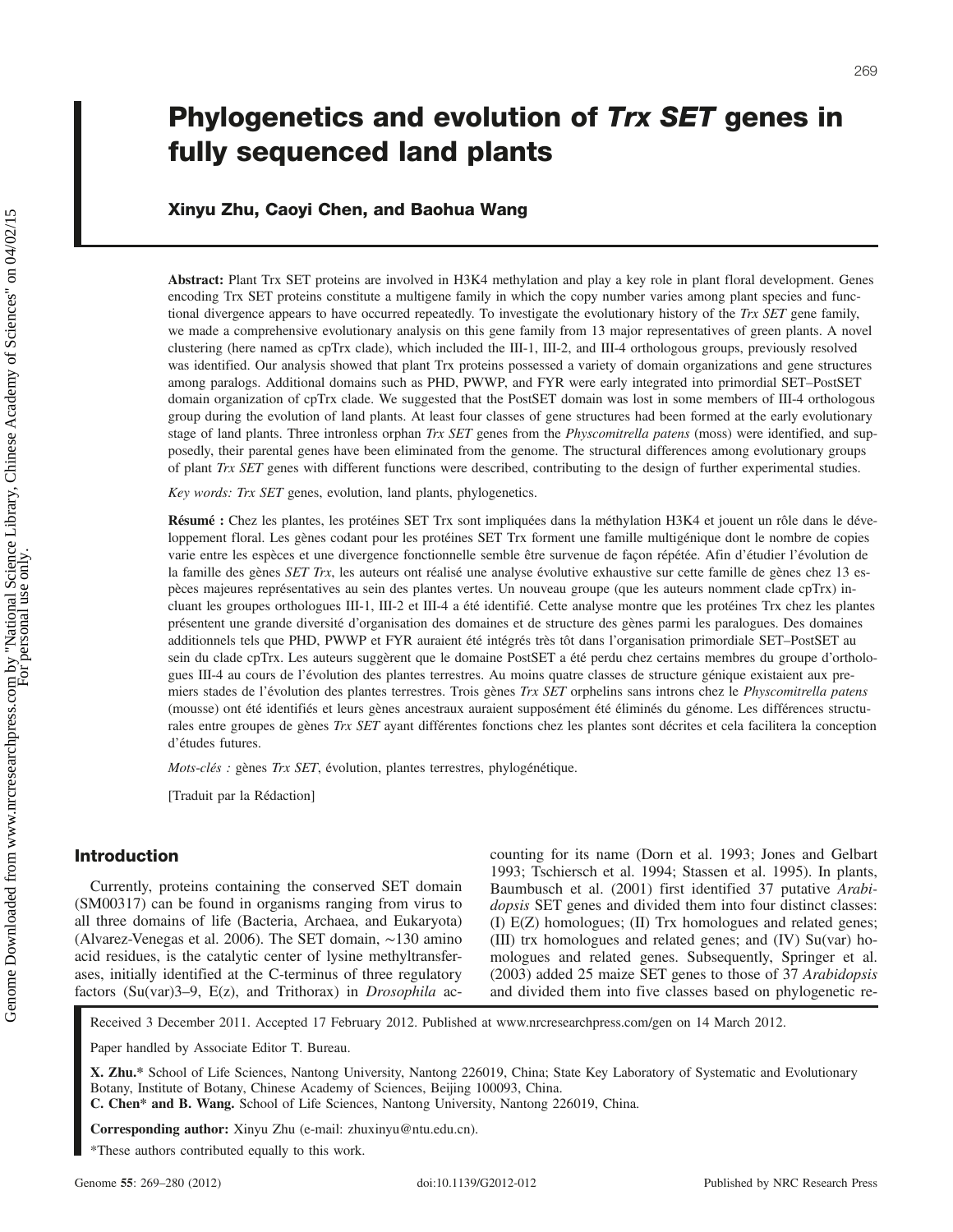lationships and domain organizations. Recently, Ng et al. (2007) established two additional plant SET gene classes, i.e., class VI and VII; however, these two recent classes lack a typical SET domain either interrupted or truncated in the SET-I region of SET domain (Ying et al. 1999; Jenuwein and Allis 2001).

Previous reports (Springer et al. 2003; Ng et al. 2007) designated plant Trx SET-domain proteins as class III SETdomain proteins and demonstrated that this class of SETdomain proteins can be further divided into four orthologous clusters (labeled as III-1 to III-4). The Arabidopsis ATX1 (SDG27) and ATX2 (SDG30) SET genes, two homologs of *Drosophila Trx SET* genes, were first identified and documented for the presence of a conserved DAST domain (domain associated with SET in Trithorax) (Alvarez-Venegas and Avramova 2001), presently referred to as FYR domain (Phe-Tyr-rich) (SM00541 and SM00542) in the SMART (Letunic et al. 2006) database. The SET proteins of orthologous group III-1 (e.g., Arabidopsis SDG27 and maize SDG128) possess a similar arrangement of domains: one PWWP domain (PF00855), one FYR domain (SM00541 and SM00542), two PHD domains (SM00249), one SET domain, and one PostSET domain (SM00508). The PWWP domain is predicted to be involved in mediating protein– protein interactions that are regulators of cell growth and differentiation (Stec et al. 2000). The FYR domain is composed of an FYR C-terminal portion and an FYR N-terminal portion that often occurs near each other but can be separated (Letunic et al. 2006). PHD (plant homeodomain) finger (SM00249) is a C4HC3 zinc-finger-like motif found in nuclear proteins thought to be involved in epigenetics and chromatin-mediated transcriptional regulation. The SET proteins of the orthologous group III-2 (e.g., Arabidopsis SDG29 and maize SDG115) also possess a similar domain organization: one PWWP domain, three PHD domains, one SET domain, and one PostSET domain. In contrast to the above two subgroups, the SET proteins of the orthologous groups III-3 and III-4 (e.g., Arabidopsis SDG2 and SDG25, and maize SDG108 and SDG127) lack all additional highly conserved domains and only possess a C-terminally located SET domain.

In *Arabidopsis*, there are seven Trx SET genes, in which SDG27 (ATX1), SDG30 (ATX2), SDG2 (ATXR3), and SDG25 (ATXR7) have been characterized functionally. ATX1 was the first protein confirmed to have H3K4 methyltransferase activity in plants, functionally involved in floral development through activating flower homeotic genes (Alvarez-Venegas et al. 2003; Alvarez-Venegas and Avramova 2005). A recent study (Saleh et al. 2008) revealed that the highly similar Arabidopsis Trx SET proteins, ATX1 and ATX2, possess the features of both partial redundancy and of functional divergence: both proteins methylate K4 of histone H3, but while ATX1 trimethylates it, ATX2 dimethylates it. Arabidopsis SDG2 (ATXR3) is the major and critical enzyme responsible for global genome-wide deposition of H3K4me3 and regulates gene expression and plant development (Berr et al. 2010; Guo et al. 2010); in contrast, mutants in other class III Trx SET genes (ATX1/SDG27, ATX2/SDG30, and ATXR7/SDG25) display locus-specific defects in H3K4me (Alvarez-Venegas and Avramova 2005; Saleh et al. 2008; Berr et al. 2009; Tamada et al. 2009). SDG25 is required for the proper levels of FLOWERING LOCUS C (FLC) expression (Berr et al. 2009); in loss-of-function mutation, SDG25 has an early flowering phenotype associated with suppression of FLC expression (Tamada et al. 2009). The yeast Sc-SET1 (AAB68867.1) that catalyzes histone H3 Lys-4 methylation (Briggs et al. 2001; Roguev et al. 2001) is closely related to the SDG25 SET protein.

Previous reports (Springer et al. 2003; Ng et al. 2007) did not resolve the relationships among four orthologous groups probably because of sampling limitations; in addition, the structural differences among these four evolutionary groups were not investigated, which will provide the solidity of phylogenetic classification and contribute to the design of further experimental studies. Here, we sampled from 13 representatives of land plants to investigate the phylogeny and evolution of plant Trx SET genes. This is the first analysis of these genes covering the range of land plants. We performed phylogenetic analysis using the conserved SET-domain region. On the basis of phylogenetic analyses, we tracked the evolution of domain organizations and gene structures of plant Trx SET genes in land plants; in turn, these domain organizations and gene structures were used as synapomorphies (derived character states shared by two or more taxa/members) to confirm the phylogenetic relationships. Finally, we explored the relationships between evolutionary patterns and functional diversification by combining the phylogenetic results with available literatures for functions of plant Trx SET genes. The results of our study would lay the foundation for the design of future experimental studies.

#### Materials and methods

#### Homologous Trx SET genes search

Thirteen plant species were selected for retrieving the genomic, cDNA, and protein sequences of Trx SET genes: the Arabidopsis thaliana and Oryza sativa data were downloaded from The Arabidopsis Information Resource (TAIR version 7.0) and The Institute for Genomic Research (TIGR version 5), respectively, according to the literatures (Baumbusch et al. 2001; Ng et al. 2007; Springer et al. 2003); the protein sequences of Populus trichocarpa, Vitis vinifera, and Medicago truncatula data were retrieved by tBLASTn searches from NCBI and JCVI (version 3) plant genome databases with default parameters, respectively; and Zea mays, Sorghum bicolor, Selaginella moellendorfii (lycophytes, pteridophytes), Physcomitrella patens (moss, bryophytes), and Chlamydomonas reinhardtii (green alga) data were retrieved from phytozome database as of April 2011 by tBLASTn search with default parameters. To better understand the evolutionary history of plant Trx SET genes in land plants, we also included Trx SET protein sequences from three other plant species, Ricinus communis, Hordeum vulgare, and Pinus taeda (Pinaceae, gymnosperm), by BLASTp search from NCBI protein database (nr) and TIGR plant gene indices (Lee et al. 2005). The protein sequences of SET domain region from five Trx SET proteins in Arabidopsis were used as the queries. The target sequences were selected when the pairwise amino acid identity between the queries and the targets was over 40% (Tian and Skolnick 2003). In the JGI database, if alternative splicing was present in the gene model, only the longest transcript was selected, and if truncated SET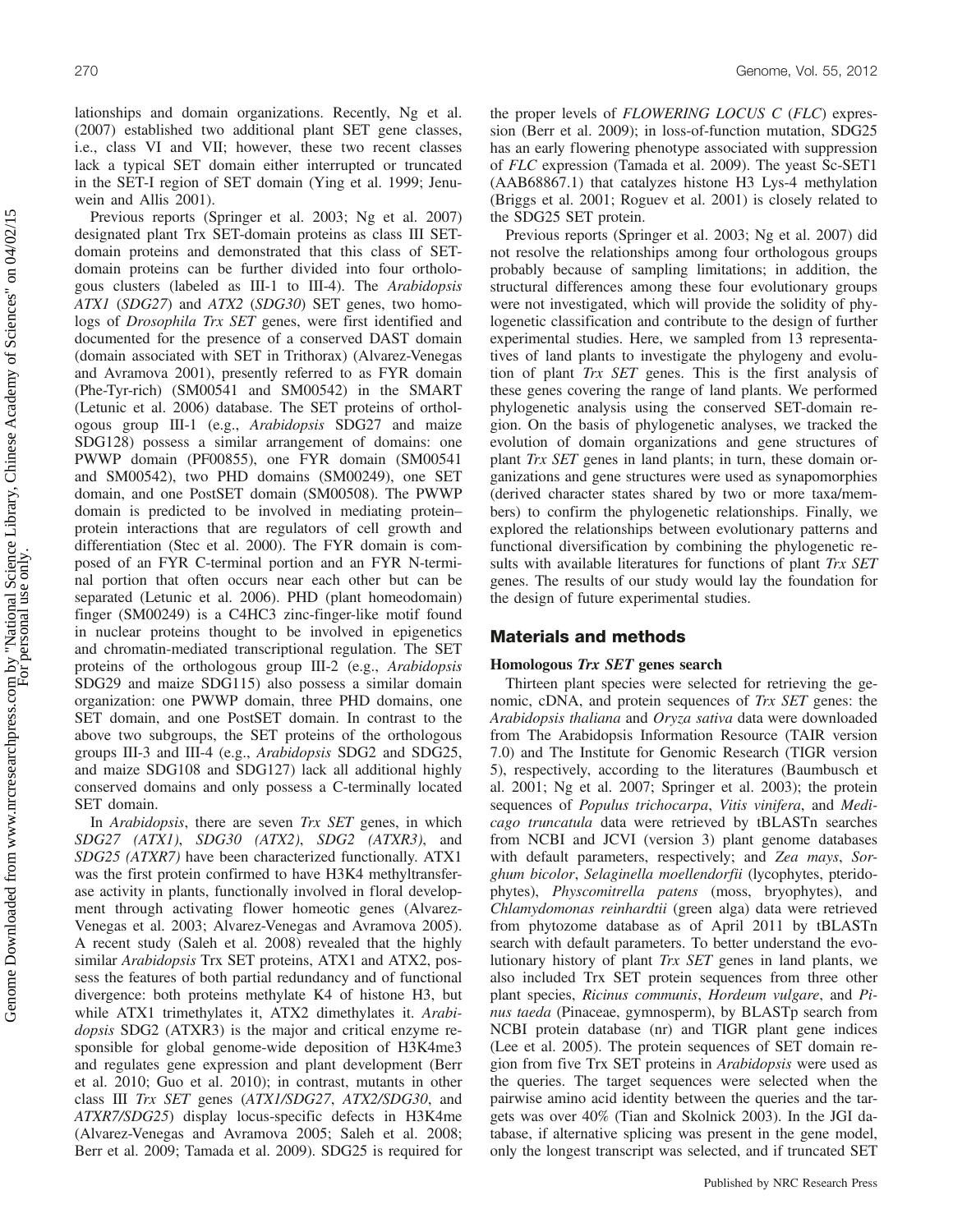proteins were found, their gene models will be repredicted using genomic scaffold sequences. For the true Trx SET genes, we expected to see their top hits in the candidates; for each candidate, we manually inspected their domain annotations in SMART (Letunic et al. 2006) and Pfam (Finn et al.  $2006$ ) platforms. A few candidates were found not to be  $Trx$ SET genes in the subsequent more rigorous domain organization and gene structure analyses and were removed. We also searched the dbEST databases in NCBI and plant gene indices in TIGR (Lee et al. 2005) for the above candidates using tBLASTn search, as EST data could provide some gene expression information.

#### Sequence alignment and phylogenetic analysis

Phylogenetic analyses were performed using protein sequences in SET domain regions. Alignments were generated using Clustal X (Thompson et al. 1997), followed by manual adjustment. PHYML (Guindon and Gascuel 2003) and MEGA 5 (Tamura et al. 2011) were used for maximum likelihood (ML) (Felsenstein 1981) and neighbor-joining (NJ) (Saitou and Nei 1987) analyses, respectively. For the ML method, the ProTest program (Abascal et al. 2005) was used for testing evolutionary model and optimizing parameters. For gene structure analyses, alignment was first generated at the amino acid level and then the corresponding codon alignment was constructed according to the protein sequence alignment using the PAL2NAL program (Suyama et al. 2006). Supports were estimated by nonparametric bootstrap using 1000 replicates for the NJ tree and 500 replicates for the ML tree. In this paper, we used the following descriptions and ranges in the text for describing bootstrap support: weak, 50%–75%; moderate, 76%–85%; and strong, 86%–100%.

#### Analysis of gene structure

Gene structure was analyzed on the basis of phylogenetic analysis. Our analyses mainly focused on the SET domain regions because the regions outside of this domains are highly variable in plant Trx SET proteins. Intron–exon borders were determined by aligning the cDNA sequences to their respective genomic region with the spidey program (Wheelan et al. 2001), followed by manual inspection of the splice consensus signals. Intron phase was analyzed manually based on the intron–exon border information. The intron position information was obtained from nucleotide sequence alignment derived from the protein alignment. Intron positions that are apart, even by one base pair, were considered as nonidentical even if it cannot be excluded that they might have the same ancestor (Rogozin et al. 2000).

## **Results**

#### Plant Trx SET genes

Arabidopsis thaliana and O. sativa contained seven and four full-length Trx SET protein sequences, respectively. To undertake an evolutionary analysis of Trx SET genes in land plants, seven other completely or nearly sequenced land-plant genomes and one algal genome were searched using seven Trx SET protein sequences of A. thaliana as the queries. By conducting BLASTp searches against NCBI and JCVI plant genome databases, we obtained four, four, and five Trx protein sequences from P. trichocarpa (Pt), V. vinifera (Vv), and M. truncatula (Mt), respectively; and by tBLASTn searches against the JGI genome database, we obtained five, four, five, three, and three Trx SET protein sequences from Z. mays (Zm), S. bicolor (Sb), S. moellendorfii (Sm), P. patens (Pp), and C. reinhardtii (Cr), respectively. Two cDNA sequences of P. taeda (Pta) were obtained from TIGR plant gene indices. In addition, two and five Trx SET protein sequences were also obtained by BLASTp search from NCBI protein database (nr) from H. vulgare (Hv) and R. communis (Rc), respectively. In total, 57 Trx SET protein sequences were collected from 13 species (Table 1), and the detailed information is provided in the Supplementary data, $<sup>1</sup>$  Table S1.</sup>

#### Phylogenetic analysis

Alignment of the dataset from SET domains resulted in a matrix with a length of 121 sites (see Fig. S1), after removing ambiguous regions and autapomorphic insertions. The Jones-Taylor-Thorton (JTT) model (Jones et al. 1992) was selected as the best-fit evolutionary model under the AIC criterion (Kullback and Leibler 1951) with specific improvements  $(G$  ( = 1.16) (Yang 1993) + I ( = 0.04) (Sidow et al. 1992)). An ML analysis produced an optimal tree with a log likelihood score of –5071.46117. For the NJ method, we used the JTT model as well as simple models of amino acid replacement, such as p-distance (Nei and Kumar 2000) with pairwise deletion of gaps. The NJ analyses recovered trees with almost identical topologies and support values to those of ML analyses. Most of the differences between ML and NJ trees were distributed on extremely short branches (see Fig. S2). The midpoint rooting ML phylogenetic tree is presented in Fig. 1 with bootstrap percentages at the node of the branch.

Our analysis recovered all orthologous groups previously identified (Baumbusch et al. 2001; Springer et al. 2003; Ng et al. 2007). In the present investigation, we broadened these orthologous groups (group(s), hereafter) based on internal support (>90% BS) or conserved domain organization and gene structure (Figs. 1 and 2), thus resulting in the inclusion of more members in each group; we used the definition of groups previously identified in the current study mainly for the purpose of comparison, and it is possible that some groups we have designated as a single group or as a coorthologous group (Sonnhammer and Koonin 2002) might actually represent multiple groups because of sampling limitations. Our tree showed that all members could be divided into two large clades with strong bootstrap supports. The smaller clade comprised only of the members of III-3 group; in contrast, the larger clade contains all remaining members, i.e., III-1, III-2, and III-4 groups plus one orphan clade, which was named cpTrx (core plant Trx proteins) clade in our analysis (Fig. 1). Within the cpTrx clade, the subclade containing III-1 and III-2 groups was weakly supported and named here as the Trx12 clade (Fig. 1), in which all members possess a characteristic PWWP and two or three PHD domains at the N-terminus and consistently possess PostSET domain at the C-terminus; in addition, within the Trx12 clade, all members of the III-1 group pos-

1Supplementary data are available with the article through the journal Web site (http://nrcresearchpress.com/doi/suppl/10.1139/g2012-012).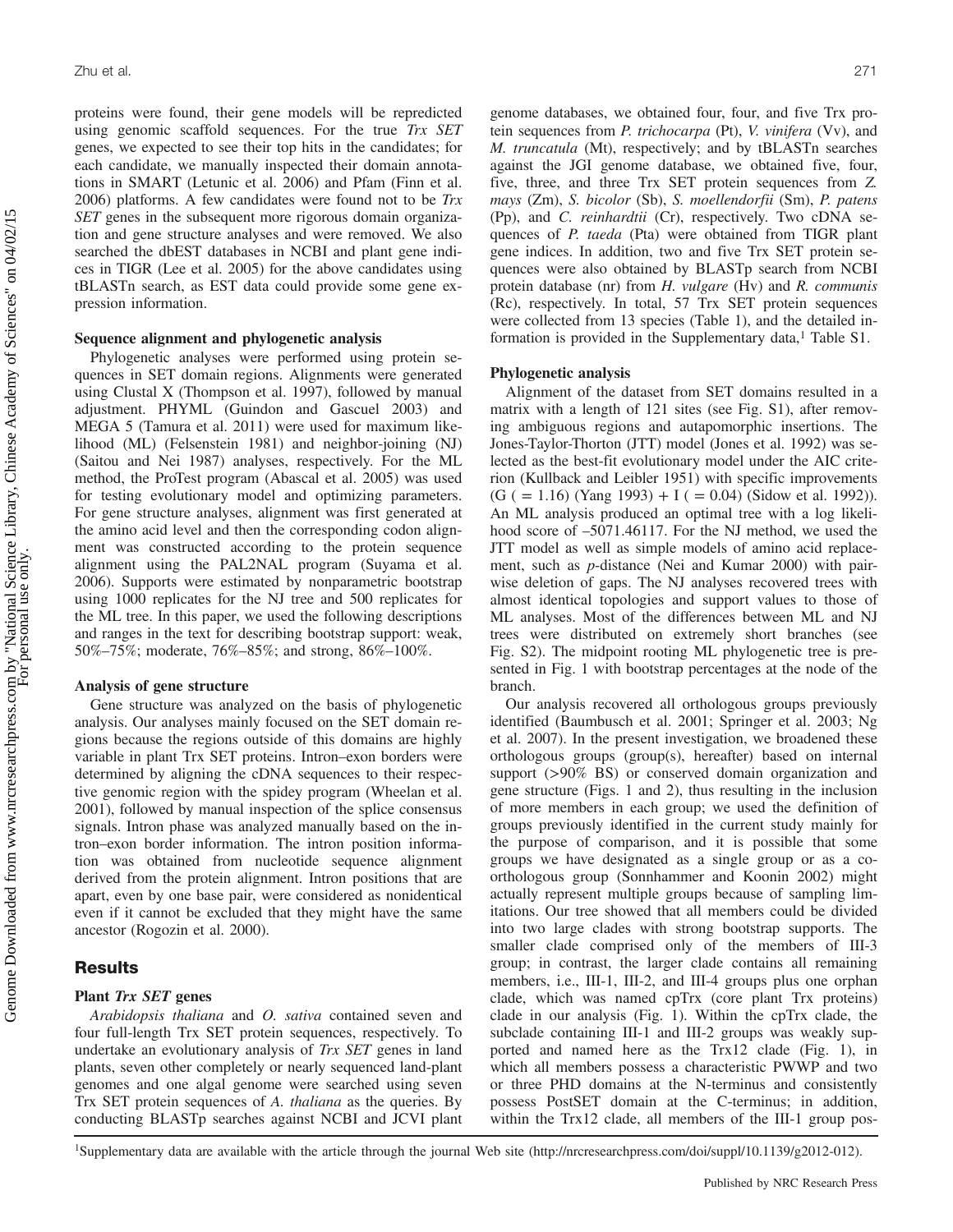|                          | Reference<br>Web site<br>Copy No. | Arabidopsis Genome Initiative 2000<br>http://www.arabidopsis.org/index.jsp | Jaillon et al. 2007<br>http://www.ncbi.nlm.nih.gov/genomes/<br>PLANTS/PlantList.html | Tuskan et al. 2006<br>http://www.ncbi.nlm.nih.gov/genomes/<br>PLANTS/PlantList.html | Thakur et al. 2011<br>http://blast.ncbi.nlm.nih.gov/Blast.cgi | Cannon et al. 2006<br>http://www.jcvi.org/ | Goff et al. 2002<br>http://www.jcvi.org/ | Chan et al. 2006<br>http://www.phytozome.net/search.php | Paterson et al. 2009<br>http://www.phytozome.net/search.php | http://blast.ncbi.nlm.nih.gov/Blast.cgi | Lee et al. 2005<br>http://compbio.dfci.harvard.edu/tgi/ | Wang et al. 2005<br>http://www.phytozome.net/search.php | Rensing et al. 2008<br>http://www.phytozome.net/search.php | Merchant et al. 2007<br>http://www.phytozome.net/search.php |
|--------------------------|-----------------------------------|----------------------------------------------------------------------------|--------------------------------------------------------------------------------------|-------------------------------------------------------------------------------------|---------------------------------------------------------------|--------------------------------------------|------------------------------------------|---------------------------------------------------------|-------------------------------------------------------------|-----------------------------------------|---------------------------------------------------------|---------------------------------------------------------|------------------------------------------------------------|-------------------------------------------------------------|
| $\frac{1}{2}$            | Species                           | Arabidopsis thaliana                                                       | Vitis vinifera                                                                       | Populus trichocarpa                                                                 | Ricinus communis                                              | Medicago truncatula                        | Oryza sativa                             | Zea mays                                                | Sorghum bicolor                                             | Hordeum vulgare                         | Pinus taeda                                             | Selaginella moellendorfii                               | Physcomitrella patens                                      | Chlamydomonas reinhardtii                                   |
| $\overline{\phantom{a}}$ | Clade                             | Eudicots                                                                   | Eudicots                                                                             | Eudicots                                                                            | Eudicots                                                      | Eudicots                                   | Monocots                                 | Monocots                                                | Monocots                                                    | Monocots                                | Gymnosperm                                              | Lycophytes                                              | Moss                                                       | Green algae                                                 |
|                          | Abbr.                             |                                                                            |                                                                                      |                                                                                     |                                                               |                                            |                                          | $\overline{z}$                                          |                                                             | 丘                                       |                                                         |                                                         |                                                            |                                                             |
|                          | ndex                              |                                                                            |                                                                                      |                                                                                     |                                                               |                                            |                                          |                                                         |                                                             |                                         |                                                         |                                                         |                                                            |                                                             |

Table 1. Information on the Trx gene family in the 13 plant species studied. Table 1. Information on the Trx gene family in the 13 plant species studied

Genome Downloaded from www.nrcresearchpress.com by "National Science Library, Chinese Academy of Sciences" on 04/02/15 Genome Downloaded from www.nrcresearchpress.com by "National Science Library, Chinese Academy of Sciences" on 04/02/15 For personal use only. sess a characteristic FYR domain at the N-terminus. The III-1 and III-2 groups each contains one green alga member, indicating that they might have been established at the stage of single cell green algae. The orphan clade (PpSDG8 plus ZmSDG106) is nested in Trx12 clade, but its relationship with III-1 and III-2 groups is currently unclear. The III-4 group contains most of the land plant representatives usually with one copy in each species, and their protein sequences have no characteristic domains at the N-terminus, with or without PostSET domain at the C-terminus (Fig. 1). The III-3 group contains all land plant representatives usually with one copy in each species and one green alga member (CrSDG3401), indicating that this group might have been established at the stage of single cell green algae; similar to the III-4 group, the protein sequences of the III-3 group has no characteristic domains at the N-terminus, but consistently lacking PostSET domain at the C-terminus (Fig. 1).

#### Domain organization

To trace the evolutionary history of Trx SET genes in land plants, we predicted the domain organization of Trx SET proteins. The III-1 group possessed a conserved arrangement of domains, i.e., one PWWP domain, one FYR domain (named DAST by Alvarez-Venegas and Avramova 2001), two PHD domains, and one PostSET domain (Fig. 1). The FYR domain is composed of an FYR C-terminal portion and an FYR N-terminal portion that often occurs near each other but can be separated. There were some changes in several members of the III-1 group (Fig. 1): VvSDG1 and HvSDG1 (A-3 type) contain one unique domain, i.e., TUDOR domain (SM00333), a domain of unknown function present in several RNA-binding proteins; SmSDG2 lacks two PHD domains (A-4); PpSDG1512 lacks PostSET domain (A-6 type); green alga member CrSDG3404 also contains one unique domain (A-7 type), i.e., Agenet (SM00743), with possible chromatinassociated functions; and SbSDG1 lacks all other domains except SET and PostSET (A-8 type). The III-2 group usually contains one PWWP domain, three PHD domains, and one PostSET domain in addition to the SET domain (Fig. 1). Similarly, there were some changes found in several members outside this conserved domain organization: the RcSDG2 and RcSDG3 (B-2 type) each has an additional SAND domain; the SbSDG2 and ZmSDG115 (B-3 type) each has an additional PostSET domain. The two members of orphan clade, PpSDG8 and ZmSDG106 (C-1 type), lack PWWP and FYR domains compared with other members of Trx12 clade (Fig. 1).

The III-4 group usually lack additional domains except a C-terminally located SET domain, with or without PostSET domain. MtSDG5 and PpSDG1502 (D-2 and D-4) each contains one additional GYF domain (SM00444) near the Nterminus of their protein sequence, which is involved in binding Pro-rich regions of other proteins (Freund et al. 1999). SmSDG5 (D-5) also contains one additional ZnF\_C2HC domain (SM00343) near the N-terminus of its protein sequence, which is involved in RNA binding or single-stranded DNA binding in eukaryotic proteins (Clay and Nelson 2005). Similarly, the III-3 group also lack additional domains except the conserved SET domain, but in contrast to the III-4 group, this group consistently lacks PostSET domain and possesses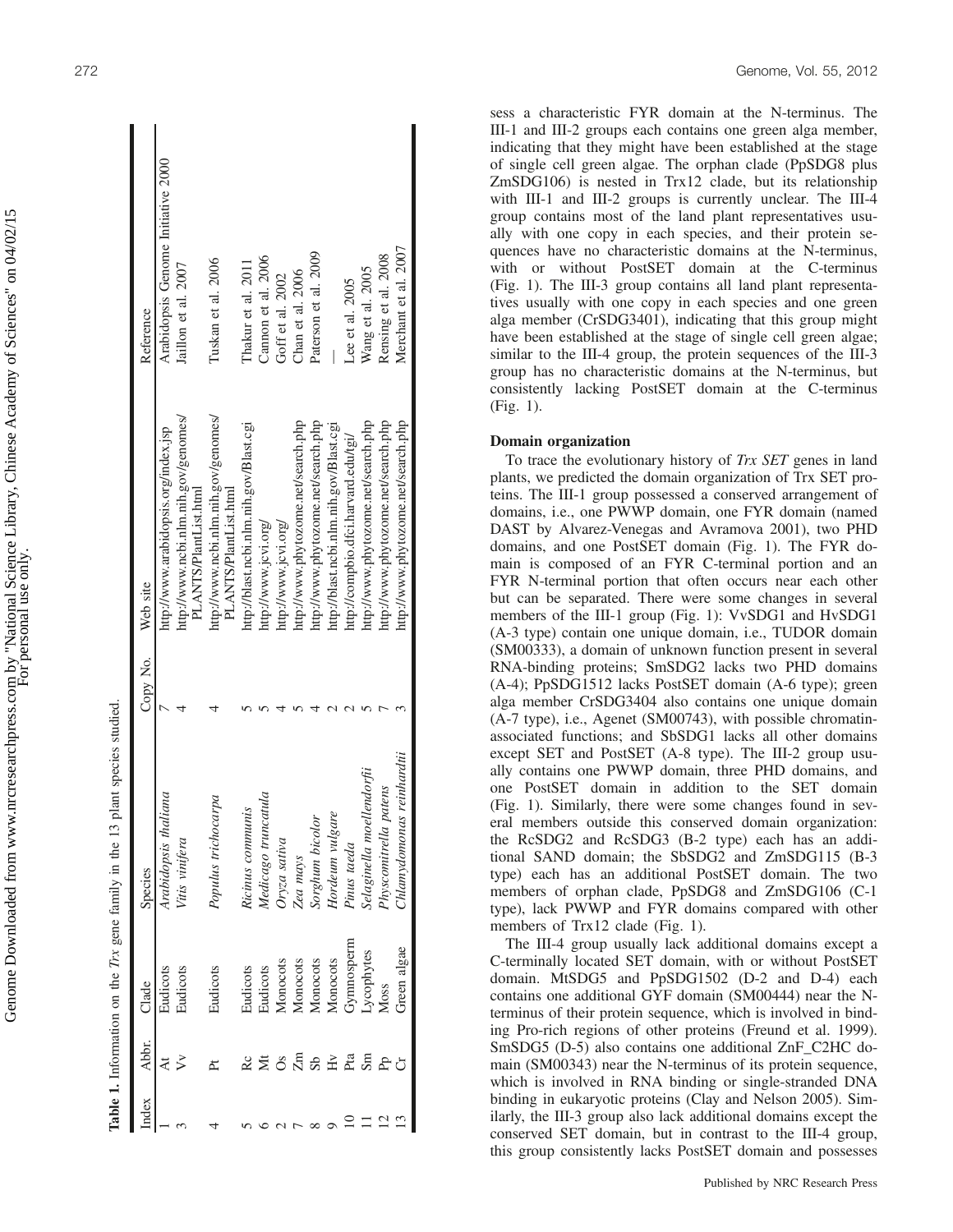Fig. 1. The midpoint-rooted ML tree of plant Trx SET proteins. The numbers above branches are bootstrap percentages >50, and those below are the clade name. The lowercase letters a, b, and c represent three intronless orphan sequences. The name of Trx SET protein sequences is formed through species abbreviation plus SDG (SET-domain protein group) numbering; species abbreviations are listed in Table 1. Type(s) of domain organization within each clade are depicted on the right. Domain abbreviations: Post, PostSET; ZnF, Znf\_C2H2; Bromo, bromodomain; AT, AT\_hook; AG, Agenet; LBR, LBR\_tudor. The genes without available EST sequences are indicated by triangles. The stars denote the inferred early duplication events.



 $0.5$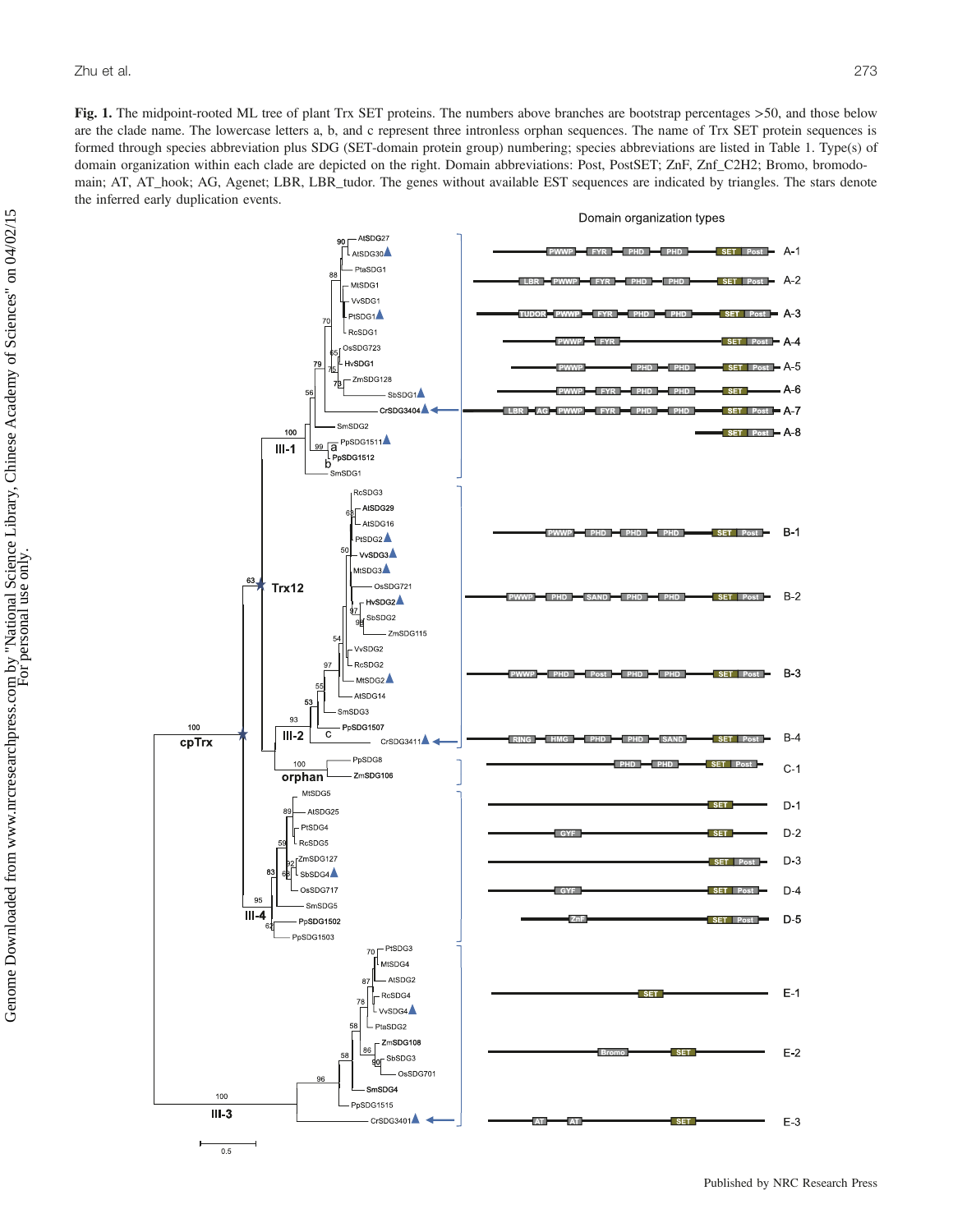Fig. 2. Schematic representation of the Trx SET gene structures in SET domain regions. Boxes represent exons and lines represent introns. Length of exons are roughly at scale but introns are not. Dark gray regions encode for SET domains. The numbers above boxes are the length of exons (bp). The numbers above lines are the intron positions (see Fig. S3 for the alignment of mRNA sequences) and those below are the intron phases. The highlighted columns indicate the intron positions shared by III-1, III-2, and III-4 groups and orphan clade.

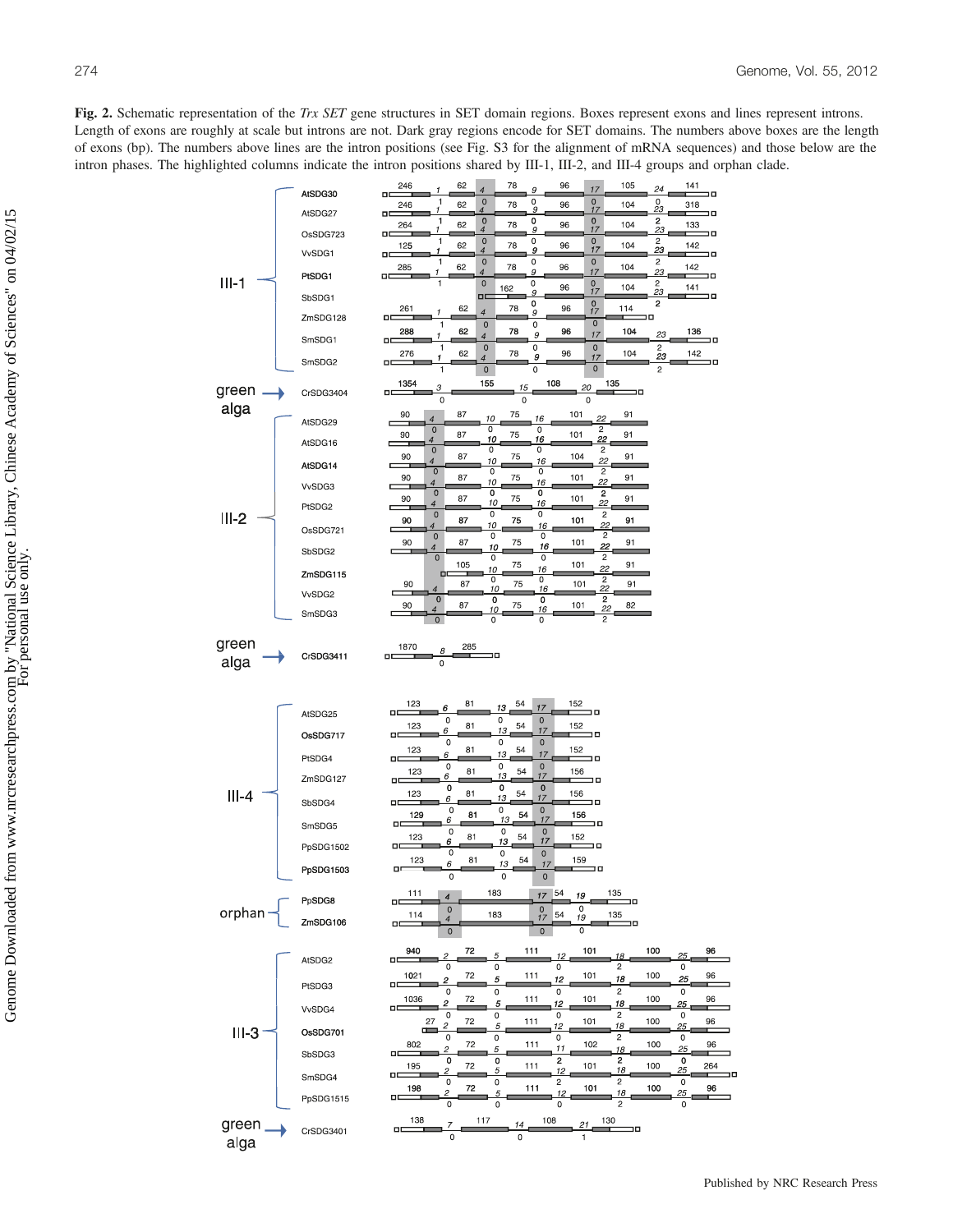|                      |          | No. of introns in each phase $(\%)$ |          |                         |                                 |
|----------------------|----------|-------------------------------------|----------|-------------------------|---------------------------------|
| Clade (no. of genes) | $\theta$ |                                     | 2        | Total no. of<br>introns | Mean no. of<br>introns per gene |
| $III-1(10)$          | 106      | 61                                  | 39       | 206                     | 20.6                            |
| $III-2(11)$          | 122      | 29                                  | 71       | 222                     | 20.2                            |
| III-3 $(8)$          | 98       | 21                                  | 24       | 143                     | 17.9                            |
| $III-4(8)$           | 61       | 13                                  | 12       | 86                      | 10.5                            |
| Orphan $(2)$         | 22       |                                     | 4        | 33                      | 16.5                            |
| Total $(39)$         | 409 (59) | 131 (19)                            | 150 (22) | 690                     | 17.7                            |

Table 2. Phase and number of introns in plant Trx SET genes.

a relatively centrally located SET domain. In this group, ZmSDG108 (E-2 type) contains one unique Bromodomain (PF00439), which may be involved in protein–protein interactions and play a role in assembly or activity of multicomponent complexes involved in transcriptional activation (Owen et al. 2000). The green alga member CrSDG3401 (E-3 type) contains two additional AT\_hook domains (SM00348), a small DNA-binding motif that functions in the transcription regulation of genes containing or in close proximity to AT-rich regions (Reeves and Nissen 1990).

#### Gene structure

In the present study, the structures of only 42 plant  $Tx$ SET genes were analyzed because of the lack of corresponding genomic sequences in other Trx SET genes. We found that three Physcomitrella genes, i.e., PpSDG1511 and PpSDG1512 in III-1 group and PpSDG1507 in III-2 group (Fig. 1), were intronless; these three intronless genes did not form independent clades during evolution as in previous reports (Fablet et al. 2009; Zhu et al. 2011), instead, were mixed with other genes with introns as an orphan member. In 39 Trx SET genes with introns, the number of introns highly variable, ranging from 3 in SmSDG5 and ZmSDG115 to 26 in VvSDG4; a total of 690 introns were present in the Trx SET genes with introns, a mean of 17.7 introns per gene; the mean number of introns per gene also varied among groups, ranging from 10.5 in III-4 group to 20.6 in III-1 group (Table 2). Among the 690 introns, 409 (59%) were in phase 0, 131 (19%) in phase 1, and 150 (22%) in phase 2 (Table 2), similar to the previous reports of 57.3% for phase 0, 21.5% for phase 1, and 21.2% for phase 2 in 21 570 rice genes (Lin et al. 2006).

To trace the evolutionary pattern of gene structure, the current study mainly focused on the most conserved SET domain regions. Our result showed that at least four classes of conserved gene structures (i.e., III-1 to III-4 groups, see Fig. 2) were formed probably through frequent intron loss and gain at the early evolutionary stage of land plants; among these, the III-1 and III-2 groups occurred before the divergence of S. moellendorfii from other land plants, and the III-3 and III-4 groups occurred before the divergence of P. patens from other land plants. In these four classes of conserved gene structures, the ancestral gene structures might be similar to SmSDG2, SmSDG3, PpSDG 1503, and PpSDG1515 (Fig. 2), respectively. Almost all introns in these four classes of gene structures have maintained identical phases and positions (Fig. 2), only two intron sliding events occurred in AtSDG30 (position 24) and SbSDG3 (position 11), respectively (see Fig. 2 and Fig. S3), indicating a high degree of structural conservation of these Trx SET genes in land plants. We found that the intron position 4 was shared by the III-1 and III-2 groups and the orphan clade (Fig. 2), and the intron position 17 was shared by the III-1 and III-4 groups and the orphan clade (Fig. 2); the existence of these two shared intron positions suggested that the three classes of gene structures in cpTrx clade may originate from ancient gene duplication events that occurred at the early evolutionary stage of land plants (Fig. 1). The gene structures in three green alga genes, CrSDG3404, CrSDG3411, and CrSDG3401, were unique compared with other analyzed Trx SET genes, although they possessed similar domain organizations with III-1, III-2, and III-4 groups, respectively (Fig. 1). The sequence similarity between introns was not analyzed in the present study because their lengths were highly variable.

#### **Discussion**

The presence of gene families is one of the characteristics of eukaryotes (Li et al. 2001; Horan et al. 2005). As the genes within families are initially redundant in molecular function, they likely have undergone evolutionary selection processes and eventually formed multiple orthologous groups to carry out different functions (Boudet et al. 2001; Lespinet et al. 2002). The current research first presented the phylogeny and evolution of the plant Trx SET gene family in land plants. Our analyses identified a novel phylogenetic relationship, that is, the cpTrx clade that includes most members analyzed except for the III-3 group (Fig. 1). In addition, our results support the following evolutionary scenario of this gene family: at least two gene duplications had occurred independently before the divergence of P. patens (moss) from other land plants, and since then each paralog has experienced molecular divergence by mutations, domain acquisition, and gene structure changes, resulting in different orthologous groups in cpTrx clade. We suggested that the PHD, PWWP, and FYR domains were early integrated into primordial SET–PostSET domain organization (data not shown) to form III-1 and III-2 groups (Fig. 3), as these three domains were found in C. reinhardtii (green alga) in III-1 and III-2 groups. In contrast to previous reports (Baumbusch et al. 2001; Springeret al. 2003; Ng et al. 2007), our analyses showed that the PostSET domain was present in most members of cpTrx clade, but not in some members of III-4 group. In the light of the parsimony rule of evolution, we propose that the ancestral plant cpTrx clade might have possessed the PostSET domain, which was lost in some members of III-4 group during the subsequent evolution. In the cpTrx clade (see Fig. 1), the III-1 and III-2 groups have a closer relation-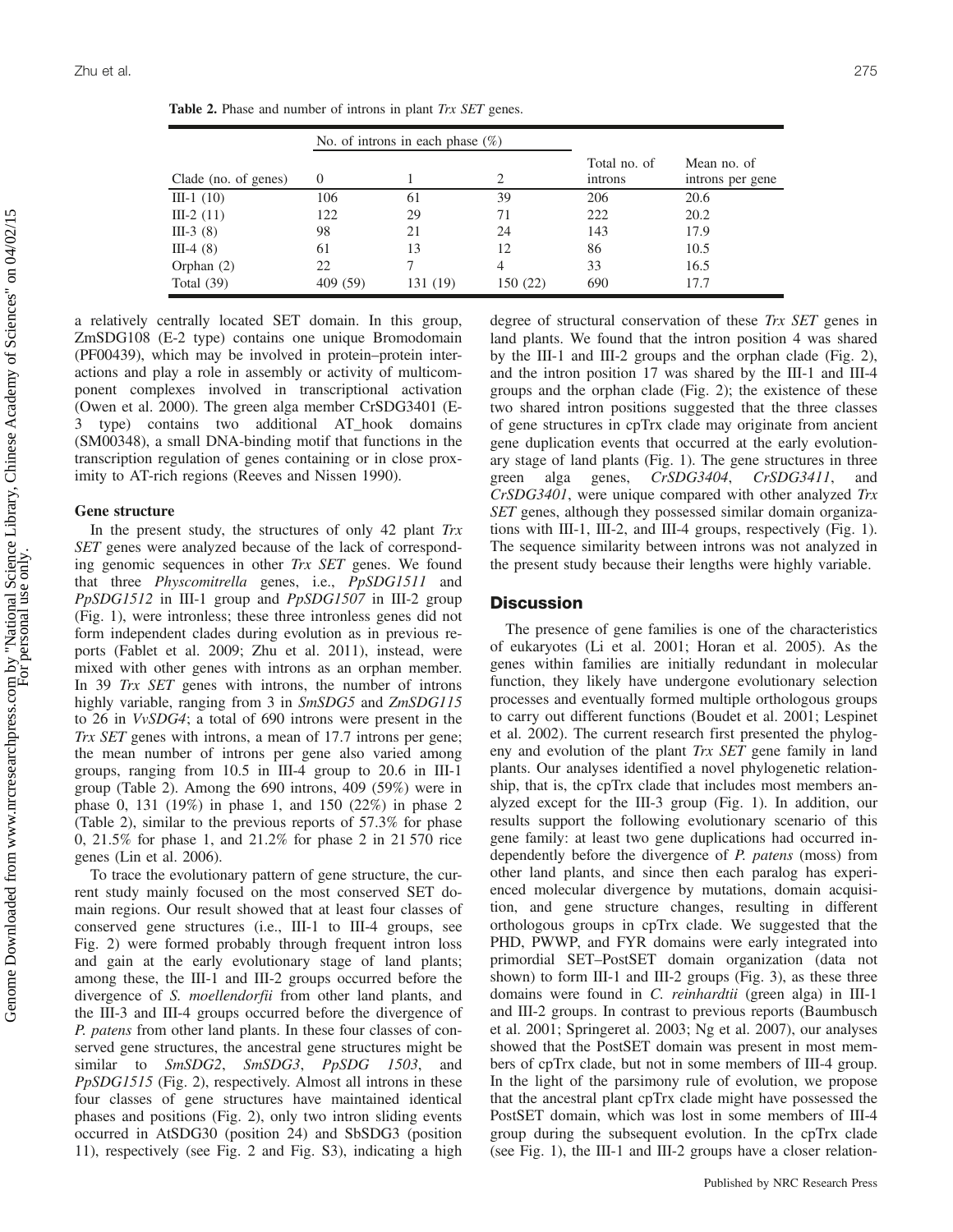

Fig. 3. The proposed evolutionary events of  $Tx$  SET genes in the lineages of green plants. Proposed evolutionary events are in italic.

Fig. 4. The  $\gamma$  type of tree topology showing the existence of orphan retroposons in III-1 and III-2 orthologous groups. The branches using the dash lines indicate the hypothetical ancestral sequences, which had been eliminated from the genome.



ship based on the bootstrap supports and domain organizations, and the two groups should also have originated earlier than the III-4 group because they contain green algae that does not appear in the III- 4 group. Thus, the III-4 group may have originated from the lineage of III-1 or III-2 groups, and more likely from the III-1 group owing to the shared intron position 17 (see Fig. 2).

The plant Trx SET gene family exhibits a large diversity of gene structures, even in the conserved SET domain (Fig. 2), implying frequent gain and loss of introns during evolution (Park et al. 2008). For the plant Trx SET gene family, such frequent gain and loss of introns might have occurred at the early evolutionary stage of land plants because the gene structure of all groups had appeared before the divergence of P. patens (moss) or S. moellendorfii (fern) (Fig. 2). As introns might have regulatory functions (Fu et al. 1995; Lynch and Conery 2000), the gain and loss of introns may have contributed to functional divergence between paralogs, such as subfunctionalization, either directly by introducing regulatory differences or by facilitating exon shuffling. In our study, all groups demonstrated strict conservation of gene structure (Fig. 2), indicating that these groups may have evolved under high selective pressure and are functionally important. As in previous studies (Wattler et al. 1998; Trapp and Croteau 2001), our study showed that the shared variations in gene structure can be used for the clustering of paralogous genes, and accordingly we further suggest that the III-1, III-2, and III-4 groups and an orphan clade can be grouped into a larger clade, i.e., cpTrx clade (Fig. 1) based on the shared intron positioin 4 and 17 (Fig. 2).

In the cpTrx clade (Fig. 1), there were three intronless genes, among these, two in III-1 group (PpSDG1511 and PpSDG1512) and one in III-2 group (PpSDG1507). We characterized these three orphan single exonic genes as retrogenes by comparing them with the green algal orthologs (CrSDG3404 and CrSDG3411) within the same orthologous group, which contain 21 and 19 introns, respectively (data not shown); the underlying assumption is that the possibility of about 20 introns lost in P. patens and then gained again in vascular plants within the same orthologous group is nil, and such a situation can only be explained as a result of the reverse transcription process (Roy et al. 2003). The existence of orphan retrogenes (Fig. 4) was termed as  $\gamma$  type of tree topology (Fablet et al. 2009); it seemed to imply that such retrogenes had some adaptive advantages over their parental genes that were gradually eliminated from the genome, leaving those orphan genes alone as suggested in a previous report (Zhang et al. 2005). It is generally believed that most retrogenes become nonfunctional because they lack the regulatory elements required for expression (Graur and Li 2000).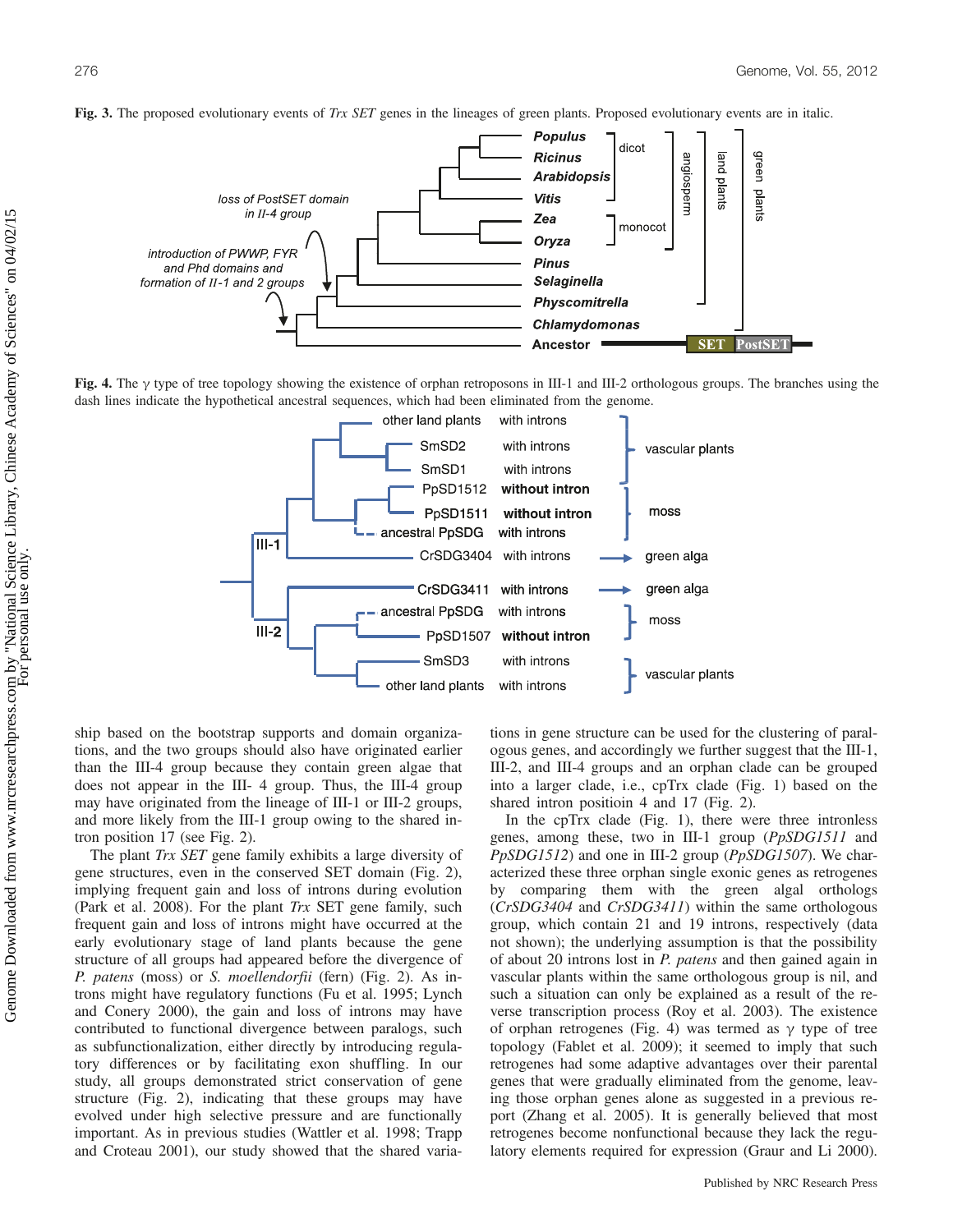|             |                                                | SET genes.<br>Table 3. Orthologous groups and functions of Arabidopsis Trx                                                                                                                                       |                                                                                      |
|-------------|------------------------------------------------|------------------------------------------------------------------------------------------------------------------------------------------------------------------------------------------------------------------|--------------------------------------------------------------------------------------|
| Orthologous |                                                |                                                                                                                                                                                                                  |                                                                                      |
| dno.ra      | Gene name                                      | Function                                                                                                                                                                                                         | Reference                                                                            |
| $\Xi$       | SDG30 (ATX2)<br>SDG27 (ATX1).                  | ferase; in loss-of-function mutation, SDG27 leads to relatively mild and pleiotropic pheno-<br>SDG27 functions as an activator of floral homeotic genes, with histone H3K4 methyltrans-                          | Alvarez-Venegas et al. 2003; Alvarez-Venegas and<br>Avramova 2005; Saleh et al. 2008 |
|             |                                                | Both proteins methylate K4 of histone H3, but while ATX1 tri-<br>types. ADG27 and SDG30 possess the features of both partial redundancy and of<br>methylates it, ATX2 dimethylates it.<br>functional divergence. |                                                                                      |
| $\Gamma$ -7 | SDG16 (ATX4),<br>SDG29 (ATX5)<br>SDG14 (ATX3), | Unknown                                                                                                                                                                                                          | None                                                                                 |
| $II-3$      | SDG2 (ATXR3)                                   | SDG2 is required for global H3K4me3 deposition; in loss-of-function mutation, SDG2 leads<br>to severe and pleiotropic phenotypes as well as the misregulation of a large number of<br>genes.                     | Berr et al. 2010; Guo et al. 2010                                                    |
| $L-4$       | SDG25 (ATXR7)                                  | loss-of-function mutation, SDG25 has an early flowering phenotype and associated with<br>SDG25 is required for the proper levels of FLOWERING LOCUS C (FLC) expression; in<br>suppression of FLC expression.     | Berr et al. 2009; Tamada et al. 2009                                                 |
|             |                                                |                                                                                                                                                                                                                  |                                                                                      |

However, several recent studies have demonstrated that functional genes can occasionally be generated from processed genes and that these retrogenes take on a non-redundant functional role (Kong et al. 2004; Benovoy and Drouin 2006; Wang et al. 2006). As an indication of functionality, the EST evidences of the orphan retrogenes (PpSDG1512 and PpSDG1507) actively transcribed have been validated by searching EST databases (Fig. 1 and Table S1). It is conceivable that with more genomic sequences available, more functional orphan retrogenes will be identified.

Lecharny et al. (2003) grouped gene families into three categories with respect to the retention of introns among genes: families of genes with a conserved structure, families of genes with almost no introns, and families of genes with an unconserved structure among paralogs but with a conserved structure within orthologs. This should be modified as we have shown that the structures of Trx SET genes are unconserved both among paralogs and within orthologs. Intron indels, gene retroposition events, and gene duplications were the three main mechanistic forces for Trx SET gene family diversity. Molecular clock analyses revealed that green algae and land plants appeared about 700 and 500 mya ago, respectively (Zimmer et al. 2007), and thus nonconservation of gene structures of Trx SET genes between green algae and land plants might imply that the ancient gene structures of land plants were established between 500 and 700 mya.

We found that plant Trx SET genes of different groups or clades have different functions (Table 3), suggesting that they interact with different substrates. Previous reports showed that mutants in Arabidopsis Trx SET genes from cpTrx clade (ATX1/SDG27, ATX2/SDG30, and ATXR7/ SDG25) display locus-specific defects in H3K4me, whereas SDG2 (ATXR3) from III-3 group leads to severe and pleiotropic phenotypes as well as the misregulation of a large number of genes (Guo et al. 2010; Berr et al. 2009, 2010; Tamada et al. 2009; Saleh et al. 2008; Alvarez-Venegas and Avramova 2005); these findings conform to the result of present phylogenetic analyses. The functional characterization of Arabidopsis Trx SET proteins from III-2 group are lacking so far; however, the highly conserved domain organization different from other orthologous groups suggest different functions for this group of proteins. As the structures of green algal CrSDG3404, CrSDG3411, and CrSDG3401 genes did not correspond with those of other Trx SET genes of land plant within respective groups, we suggest that functional divergence might have occurred between the single cell green alga and land plants.

In conclusion, our study provides a novel phylogenetic relationship, which includes most members analyzed except for the III-3 group. Some new insights into the evolution of the plant Trx SET gene family in land plants were obtained. We found that the PostSET is not a common domain in plant cpTrx SET proteins (Fig. 1); it might be an ancestral characteristic but was lost in some members of III-4 group during the evolution. We propose that the PWWP, FYR, and PHD domains were integrated into primordial domain organization (SET –PostSET) before the emergence of land plants and resulted in function differentiation. Plant Trx SET genes exhibit a diversity of structures, even in the conserved SET domain region. At least four classes of gene structures had appeared before the divergence of *P. patens* (moss) or *S. moellendorfii* 

Genome Downloaded from www.nrcresearchpress.com by "National Science Library, Chinese Academy of Sciences" on 04/02/15 Genome Downloaded from www.nrcresearchpress.com by "National Science Library, Chinese Academy of Sciences" on 04/02/15 For personal use only.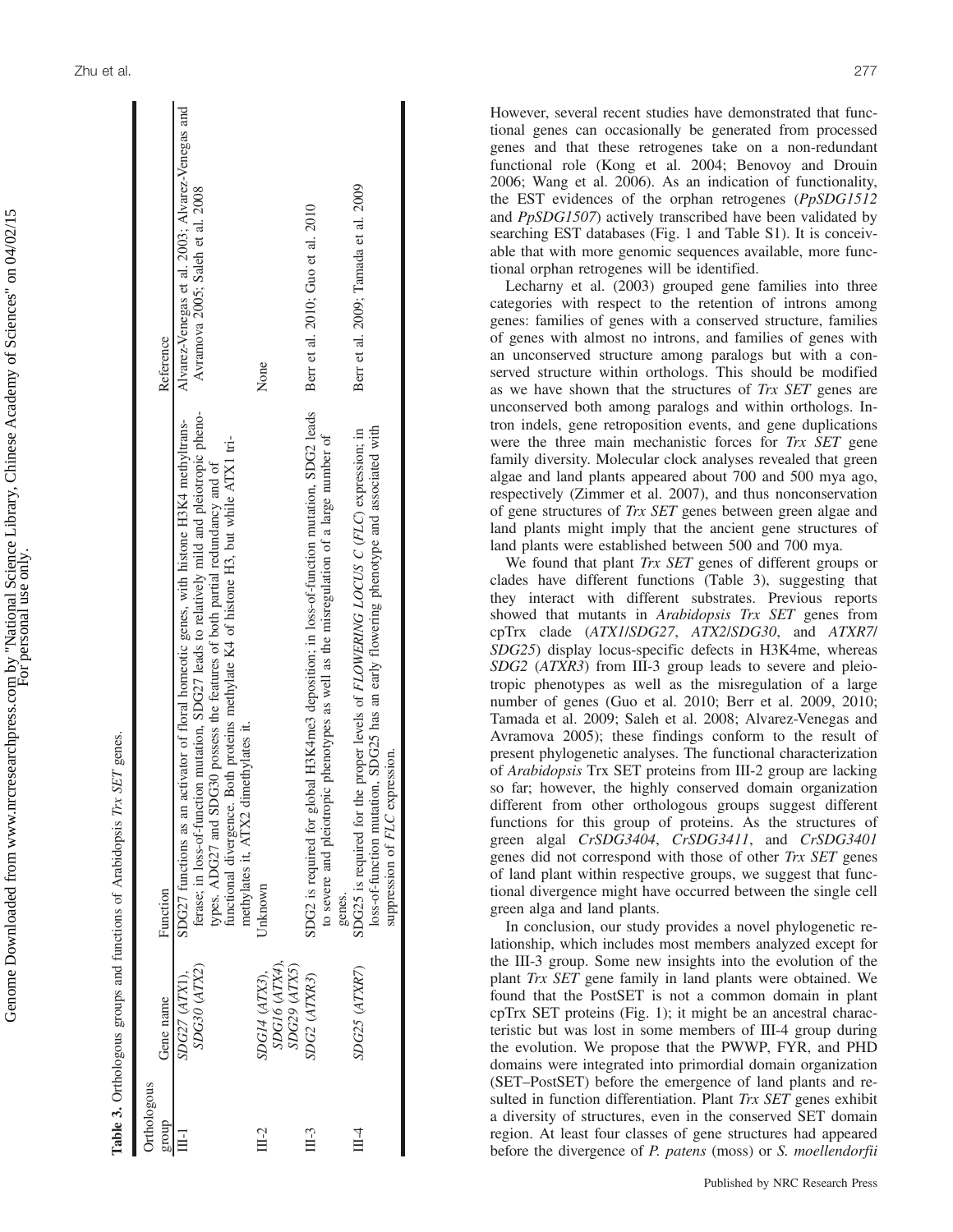(fern) from other land plants through frequent intron loss and gain. We identified three intronless orphan members that probably originated from retroposition events; their parental genes with introns might be lost during evolution. Our results also revealed the structural differences among evolutionary groups of plant Trx SET genes, indicating that the functions of Trx SET genes of the III-2 group may differ from other Trx SET genes.

# Acknowledgements

This research was financially supported by State Key Laboratory of Systematic and Evolutionary Botany (Grant No. LSEB2011-10), Natural Science Fund for Colleges and Universities in Jiangsu Province (Grant No. 09KJB180006, 10KJB210004), and National Natural Science Foundation of China (Grant No. NSFC 31000729).

#### **References**

- Abascal, F., Zardoya, R., and Posada, D. 2005. ProtTest: selection of best-fit models of protein evolution. Bioinformatics, 21(9): 2104– 2105. doi:10.1093/bioinformatics/bti263. PMID:15647292.
- Alvarez-Venegas, R., and Avramova, Z. 2001. Two Arabidopsis homologs of the animal *trithorax* genes: a new structural domain is a signature feature of the trithorax gene family. Gene, 271(2): 215– 221. doi:10.1016/S0378-1119(01)00524-8. PMID:11418242.
- Alvarez-Venegas, R., and Avramova, Z. 2005. Methylation patterns of histone H3 Lys 4, Lys 9 and Lys 27 in transcriptionally active and inactive Arabidopsis genes and in atxl mutants. Nucleic Acids Res. 33(16): 5199–5207. doi:10.1093/nar/gki830. PMID: 16157865.
- Alvarez-Venegas, R., Pien, S., Sadder, M., Witmer, X., Grossniklaus, U., and Avramova, Z. 2003. ATX-1, an Arabidopsis homolog of trithorax, activates flower homeotic genes. Curr. Biol. 13(8): 627– 637. doi:10.1016/S0960-9822(03)00243-4. PMID:12699618.
- Alvarez-Venegas, R., Sadder, M., Tikhonov, A., and Avramova, Z. 2006. Origin of the bacterial SET domain genes: vertical or horizontal? Mol. Biol. Evol. 24(2): 482–497. doi:10.1093/molbev/ msl184. PMID:17148507.
- Arabidopsis Genome Initiative. 2000. Analysis of the genome sequence of the flowering plant Arabidopsis thaliana. Nature, 408(6814): 796–815. doi:10.1038/35048692. PMID:11130711.
- Baumbusch, L.O., Thorstensen, T., Krauss, V., Fischer, A., Naumann, K., Assalkhou, R., et al. 2001. The Arabidopsis thaliana genome contains at least 29 active genes encoding SET domain proteins that can be assigned to four evolutionarily conserved classes. Nucleic Acids Res. 29(21): 4319–4333. doi:10.1093/nar/29.21. 4319. PMID:11691919.
- Benovoy, D., and Drouin, G. 2006. Processed pseudogenes, processed genes, and spontaneous mutations in the Arabidopsis genome. J. Mol. Evol. 62(5): 511–522. doi:10.1007/s00239-005- 0045-z. PMID:16612535.
- Berr, A., Xu, L., Gao, J., Cognat, V., Steinmetz, A., Dong, A., and Shen, W.H. 2009. SET DOMAIN GROUP25 encodes a histone methyltransferase and is involved in FLOWERING LOCUS C activation and repression of flowering. Plant Physiol. 151(3): 1476–1485. doi:10.1104/pp.109.143941. PMID:19726574.
- Berr, A., McCallum, E.J., Menard, R., Meyer, D., Fuchs, J., Dong, A., and Shen, W.H. 2010. Arabidopsis SET DOMAIN GROUP2 is required for H3K4 trimethylation and is crucial for both sporophyte and gametophyte development. Plant Cell, 22(10): 3232–3248. doi:10.1105/tpc.110.079962. PMID:21037105.
- Boudet, N., Aubourg, S., Toffano-Nioche, C., Kreis, M., and

Lecharny, A. 2001. Evolution of intron/exon structure of DEAD helicase family genes in Arabidopsis, Caenorhabditis, and Drosophila. Genome Res. 11(12): 2101–2114. doi:10.1101/gr. 200801. PMID:11731501.

- [B](http://www.nrcresearchpress.com/action/showLinks?pmid=11751634&crossref=10.1101%2Fgad.940201&isi=000172879200007)riggs, S.D., Bryk, M., Strahl, B.D., Cheung, W.L., Davie, J.K., Dent, S.Y., et al. 2001. Histone H3 lysine 4 methylation is mediated by Set1 and required for cell growth and rDNA silencing in Saccharomyces cerevisiae. Genes Dev. 15(24): 3286–3295. doi:10.1101/gad.940201. PMID:11751634.
- [C](http://www.nrcresearchpress.com/action/showLinks?pmid=17003129&crossref=10.1073%2Fpnas.0603228103&isi=000241069300057)annon, S.B., Sterck, L., Rombauts, S., Sato, S., Cheung, F., Gouzy, J., et al. 2006. Legume genome evolution viewed through the Medicago truncatula and Lotus japonicus genomes. Proc. Natl. Acad. Sci. U.S.A. 103(40): 14959–14964. doi:10.1073/pnas. 0603228103. PMID:17003129.
- Chan, A.P., Pertea, G., Cheung, F., Lee, D., Zheng, L., Whitelaw, C., et al. 2006. The TIGR Maize Database. Nucleic Acids Res. 34 (Database issue): D771–D776. doi:10.1093/nar/gkj072. PMID: 16381977.
- [C](http://www.nrcresearchpress.com/action/showLinks?pmid=15937226&crossref=10.1105%2Ftpc.105.032771)lay, N.K., and Nelson, T. 2005. The recessive epigenetic swellmap mutation affects the expression of two step II splicing factors required for the transcription of the cell proliferation gene STRUWWELPETER and for the timing of cell cycle arrest in the Arabidopsis leaf. Plant Cell, 17(7): 1994–2008. doi:10.1105/tpc. 105.032771. PMID:15937226.
- [D](http://www.nrcresearchpress.com/action/showLinks?pmid=8248257&crossref=10.1073%2Fpnas.90.23.11376)orn, R., Krauss, V., Reuter, G., and Saumweber, H. 1993. The enhancer of position-effect variegation of Drosophila, E(var)3-93D, codes for a chromatin protein containing a conserved domain common to several transcriptional regulators. Proc. Natl. Acad. Sci. U.S.A. 90(23): 11376–11380. doi:10.1073/pnas.90.23.11376. PMID:8248257.
- [F](http://www.nrcresearchpress.com/action/showLinks?pmid=19553367&crossref=10.1093%2Fmolbev%2Fmsp125)ablet, M., Bueno, M., Potrzebowski, L., and Kaessmann, H. 2009. Evolutionary origin and functions of retrogene introns. Mol. Biol. Evol. 26(9): 2147–2156. doi:10.1093/molbev/msp125. PMID: 19553367.
- [F](http://www.nrcresearchpress.com/action/showLinks?pmid=7288891&crossref=10.1007%2FBF01734359&isi=A1981MG91100007)elsenstein, J. 1981. Evolutionary trees from DNA sequences: a maximum likelihood approach. J. Mol. Evol. 17(6): 368–376. doi:10.1007/BF01734359. PMID:7288891.
- Finn, R.D., Mistry, J., Schuster-Bockler, B., Griffiths-Jones, S., Hollich, V., Lassmann, T., et al. 2006. Pfam: clans, web tools and services. Nucleic Acids Res. 34(Database issue): D247–D251. doi:10.1093/nar/gkj149. PMID:16381856.
- [F](http://www.nrcresearchpress.com/action/showLinks?pmid=10404223&crossref=10.1038%2F10712)reund, C., Dötsch, V., Nishizawa, K., Reinherz, E.L., and Wagner, G. 1999. The GYF domain is a novel structural fold that is involved in lymphoid signaling through proline-rich sequences. Nat. Struct. Biol. 6(7): 656–660. doi:10.1038/10712. PMID: 10404223.
- [F](http://www.nrcresearchpress.com/action/showLinks?pmid=8589623&crossref=10.1105%2Ftpc.7.9.1387)u, H., Kim, S.Y., and Park, W.D. 1995. High-level tuber expression and sucrose inducibility of a potato Sus4 sucrose synthase gene require 5′ and 3′ flanking sequences and the leader intron. Plant Cell, 7(9): 1387–1394. doi:10.1105/tpc.7.9.1387. PMID:8589623.
- [G](http://www.nrcresearchpress.com/action/showLinks?pmid=11935018&crossref=10.1126%2Fscience.1068275)off, S.A., Ricke, D., Lan, T.H., Presting, G., Wang, R., Dunn, M., et al. 2002. A draft sequence of the rice genome (Oryza sativa L. ssp. japonica). Science, 296(5565): 92-100. doi:10.1126/science. 1068275. PMID:11935018.
- Graur, D., and Li, W. 2000. Fundamentals of molecular evolution. Sinauer Associates, Sunderland, Mass.
- [G](http://www.nrcresearchpress.com/action/showLinks?pmid=14530136&crossref=10.1080%2F10635150390235520&isi=000185732500010)uindon, S., and Gascuel, O. 2003. A simple, fast, and accurate algorithm to estimate large phylogenies by maximum likelihood. Syst. Biol. 52(5): 696–704. doi:10.1080/10635150390235520. PMID:14530136.
- [G](http://www.nrcresearchpress.com/action/showLinks?pmid=20937886&crossref=10.1073%2Fpnas.1010478107)uo, L., Yu, Y., Law, J.A., and Zhang, X. 2010. SET DOMAIN GROUP2 is the major histone H3 lysine 4 trimethyltransferase in Arabidopsis. Proc. Natl. Acad. Sci. U.S.A. 107(43): 18557–18562. doi:10.1073/pnas.1010478107. PMID:20937886.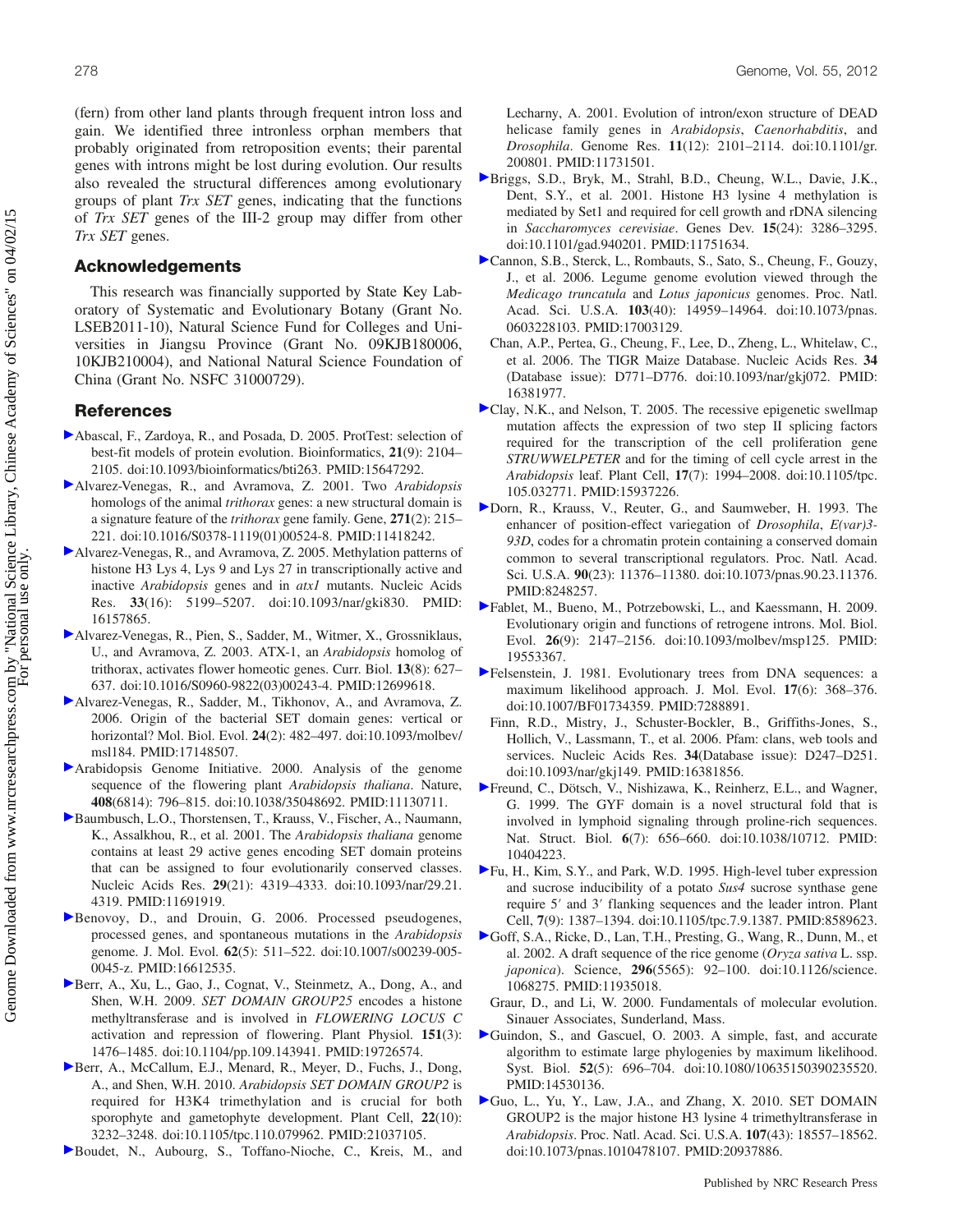- Horan, K., Lauricha, J., Bailey-Serres, J., Raikhel, N., and Girke, T. 2005. Genome cluster database. A sequence family analysis platform for Arabidopsis and rice. Plant Physiol. 138(1): 47–54. doi:10.1104/pp.104.059048. PMID:15888677.
- Jaillon, O., Aury, J.M., Noel, B., Policriti, A., Clepet, C., Casagrande, A., et al.French-Italian Public Consortium for Grapevine Genome Characterization. 2007. The grapevine genome sequence suggests ancestral hexaploidization in major angiosperm phyla. Nature, 449 (7161): 463–467. doi:10.1038/nature06148. PMID:17721507.
- Jenuwein, T., and Allis, C.D. 2001. Translating the histone code. Science, 293(5532): 1074–1080. doi:10.1126/science.1063127. PMID:11498575.
- Jones, R.S., and Gelbart, W.M. 1993. The Drosophila Polycombgroup gene *Enhancer of zeste* contains a region with sequence similarity to *trithorax*. Mol. Cell. Biol. **13**(10): 6357–6366. doi:10. 1128/MCB.13.10.6357 . PMID:8413234.
- Jones, D.T., Taylor, W.R., and Thornton, J.M. 1992. The rapid generation of mutation data matrices from protein sequences. Comput. Appl. Biosci. 8(3): 275–282. PMID:1633570.
- Kong, H., Leebens-Mack, J., Ni, W., dePamphilis, C.W., and Ma, H. 2004. Highly heterogeneous rates of evolution in the SKP1 gene family in plants and animals: functional and evolutionary implications. Mol. Biol. Evol. 21(1): 117–128. doi:10.1093/ molbev/msh001. PMID:14595103.
- Kullback, S., and Leibler, R.A. 1951. On information and sufficiency. Ann. Math. Stat. 22(1): 79–86. doi:10.1214/aoms/1177729694.
- Lecharny, A., Boudet, N., Gy, I., Aubourg, S., and Kreis, M. 2003. Introns in, introns out in plant gene families: a genomic approach of the dynamics of gene structure. J. Struct. Funct. Genomics, 3(1– 4): 111–116. doi:10.1023/A:1022614001371. PMID:12836690.
- Lee, Y., Tsai, J., Sunkara, S., Karamycheva, S., Pertea, G., Sultana, R., et al. 2005. The TIGR Gene Indices: clustering and assembling EST and known genes and integration with eukaryotic genomes. Nucleic Acids Res. 33(Database issue): D71–D74. doi:10.1093/ nar/gki064. PMID:15608288.
- Lespinet, O., Wolf, Y.I., Koonin, E.V., and Aravind, L. 2002. The role of lineage-specific gene family expansion in the evolution of eukaryotes. Genome Res. 12(7): 1048–1059. doi:10.1101/gr. 174302. PMID:12097341.
- Letunic, I., Copley, R.R., Pils, B., Pinkert, S., Schultz, J., and Bork, P. 2006. SMART 5: domains in the context of genomes and networks. Nucleic Acids Res. 34(Database issue): D257–D260. doi:10.1093/nar/gkj079. PMID:16381859.
- Li, W.H., Gu, Z., Wang, H., and Nekrutenko, A. 2001. Evolutionary analyses of the human genome. Nature, 409(6822): 847–849. doi:10.1038/35057039. PMID:11237007.
- Lin, H., Zhu, W., Silva, J.C., Gu, X., and Buell, C.R. 2006. Intron gain and loss in segmentally duplicated genes in rice. Genome Biol. 7(5): R41. doi:10.1186/gb-2006-7-5-r41. PMID:16719932.
- Lynch, M., and Conery, J.S. 2000. The evolutionary fate and consequences of duplicate genes. Science, 290(5494): 1151–1155. doi:10.1126/science.290.5494.1151. PMID:11073452.
- Merchant, S.S., Prochnik, S.E., Vallon, O., Harris, E.H., Karpowicz, S.J., Witman, G.B., et al. 2007. The Chlamydomonas genome reveals the evolution of key animal and plant functions. Science, 318(5848): 245–250. doi:10.1126/science.1143609. PMID: 17932292.
- Nei, M., and Kumar, S. 2000. Molecular evolution and phylogenetics. Oxford University Press, Oxford, U.K.
- Ng, D.W., Wang, T., Chandrasekharan, M.B., Aramayo, R., Kertbundit, S., and Hall, T.C. 2007. Plant SET domain-containing proteins: structure, function and regulation. Biochim. Biophys. Acta, 1769(5–6): 316–329. doi:10.1016/j.bbaexp.2007.04.003. PMID:17512990.
- [O](http://www.nrcresearchpress.com/action/showLinks?pmid=11080160&crossref=10.1093%2Femboj%2F19.22.6141)wen, D.J., Ornaghi, P., Yang, J.-C., Lowe, N., Evans, P.R., Ballario, P., et al. 2000. The structural basis for the recognition of acetylated histone H4 by the bromodomain of histone acetyltransferase gcn5p. EMBO J. 19(22): 6141–6149. doi:10.1093/emboj/19.22. 6141. PMID:11080160.
- [P](http://www.nrcresearchpress.com/action/showLinks?system=10.1139%2FG07-093&pmid=18356937)ark, K.-C., Kwon, S.-J., Kim, P.-H., Bureau, T., and Kim, N.-S. 2008. Gene structure dynamics and divergence of the polygalacturonase gene family of plants and fungus. Genome, 51(1): 30–40. doi:10.1139/G07-093. PMID:18356937.
- [P](http://www.nrcresearchpress.com/action/showLinks?pmid=19189423&crossref=10.1038%2Fnature07723&isi=000262852200034)aterson, A.H., Bowers, J.E., Bruggmann, R., Dubchak, I., Grimwood, J., Gundlach, H., et al. 2009. The Sorghum bicolor genome and the diversification of grasses. Nature, 457(7229): 551–556. doi:10.1038/nature07723. PMID:19189423.
- [R](http://www.nrcresearchpress.com/action/showLinks?pmid=1692833)eeves, R., and Nissen, M.S. 1990. The A.T-DNA-binding domain of mammalian high mobility group I chromosomal proteins. A novel peptide motif for recognizing DNA structure. J. Biol. Chem. 265 (15): 8573–8582. PMID:1692833.
- [R](http://www.nrcresearchpress.com/action/showLinks?pmid=18079367&crossref=10.1126%2Fscience.1150646&isi=000252084000030)ensing, S.A., Lang, D., Zimmer, A.D., Terry, A., Salamov, A., Shapiro, H., et al. 2008. The Physcomitrella genome reveals evolutionary insights into the conquest of land by plants. Science, 319(5859): 64–69. doi:10.1126/science.1150646. PMID: 18079367.
- [R](http://www.nrcresearchpress.com/action/showLinks?pmid=11050324&crossref=10.1016%2FS0168-9525%2800%2902096-5)ogozin, I.B., Lyons-Weiler, J., and Koonin, E.V. 2000. Intron sliding in conserved gene families. Trends Genet. 16(10): 430– 432. doi:10.1016/S0168-9525(00)02096-5. PMID:11050324.
- [R](http://www.nrcresearchpress.com/action/showLinks?pmid=11742990&crossref=10.1093%2Femboj%2F20.24.7137)oguev, A., Schaft, D., Shevchenko, A., Pijnappel, W.W., Wilm, M., Aasland, R., and Stewart, A.F. 2001. The Saccharomyces cerevisiae Set1 complex includes an Ash2 homologue and methylates histone 3 lysine 4. EMBO J. 20(24): 7137–7148. doi:10.1093/emboj/20.24.7137. PMID:11742990.
- [R](http://www.nrcresearchpress.com/action/showLinks?pmid=12777620&crossref=10.1073%2Fpnas.1232297100)oy, S.W., Fedorov, A., and Gilbert, W. 2003. Large-scale comparison of intron positions in mammalian genes shows intron loss but no gain. Proc. Natl. Acad. Sci. U.S.A. 100(12): 7158– 7162. doi:10.1073/pnas.1232297100. PMID:12777620.
- [S](http://www.nrcresearchpress.com/action/showLinks?pmid=3447015&isi=A1987J406700007)aitou, N., and Nei, M. 1987. The neighbor-joining method: a new method for reconstructing phylogenetic trees. Mol. Biol. Evol. 4 (4): 406–425. PMID:3447015.
- [S](http://www.nrcresearchpress.com/action/showLinks?pmid=18375658&crossref=10.1105%2Ftpc.107.056614)aleh, A., Alvarez-Venegas, R., Yilmaz, M., Le, O., Hou, G., Sadder, M., et al. 2008. The highly similar Arabidopsis homologs of Trithorax ATX1 and ATX2 encode proteins with divergent biochemical functions. Plant Cell, 20(3): 568–579. doi:10.1105/ tpc.107.056614. PMID:18375658.
- [S](http://www.nrcresearchpress.com/action/showLinks?pmid=1518092&crossref=10.1007%2FBF00178601)idow, A., Nguyen, T., and Speed, T.P. 1992. Estimating the fraction of invariable codons with a capture–recapture method. J. Mol. Evol. 35(3): 253–260. doi:10.1007/BF00178601. PMID:1518092.
- [S](http://www.nrcresearchpress.com/action/showLinks?pmid=12446146&crossref=10.1016%2FS0168-9525%2802%2902793-2)onnhammer, E.L., and Koonin, E.V. 2002. Orthology, paralogy and proposed classification for paralog subtypes. Trends Genet. 18 (12): 619–620. doi:10.1016/S0168-9525(02)02793-2. PMID: 12446146.
- [S](http://www.nrcresearchpress.com/action/showLinks?pmid=12805620&crossref=10.1104%2Fpp.102.013722)pringer, N.M., Napoli, C.A., Selinger, D.A., Pandey, R., Cone, K.C., Chandler, V.L., et al. 2003. Comparative analysis of SET domain proteins in maize and Arabidopsis reveals multiple duplications preceding the divergence of monocots and dicots. Plant Physiol. 132(2): 907–925. doi:10.1104/pp.102.013722. PMID:12805620.
- [S](http://www.nrcresearchpress.com/action/showLinks?pmid=8541210&crossref=10.1016%2F0925-4773%2895%2900402-M)tassen, M.J., Bailey, D., Nelson, S., Chinwalla, V., and Harte, P.J. 1995. The Drosophila trithorax proteins contain a novel variant of the nuclear receptor type DNA binding domain and an ancient conserved motif found in other chromosomal proteins. Mech. Dev. 52(2–3): 209–223. doi:10.1016/0925-4773(95)00402-M. PMID: 8541210.
- [S](http://www.nrcresearchpress.com/action/showLinks?pmid=10802047&crossref=10.1016%2FS0014-5793%2800%2901449-6)tec, I., Nagl, S.B., van Ommen, G.J., and den Dunnen, J.T. 2000. The PWWP domain: a potential protein–protein interaction domain in nuclear proteins influencing differentiation? FEBS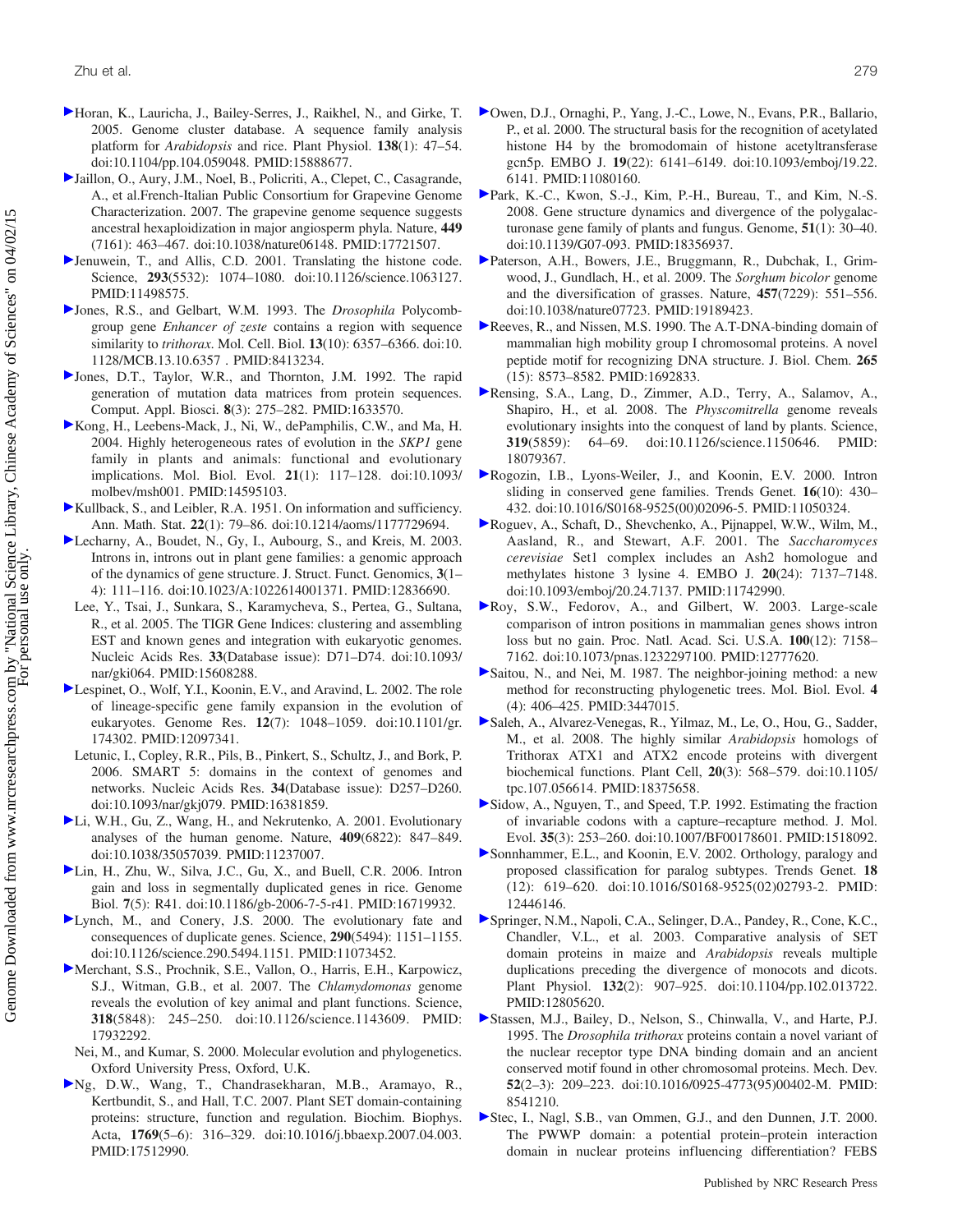Genome Downloaded from www.nrcresearchpress.com by "National Science Library, Chinese Academy of Sciences" on 04/02/15 Genome Downloaded from www.nrcresearchpress.com by "National Science Library, Chinese Academy of Sciences" on 04/02/15 For personal use only. Lett. 473(1): 1-5. doi:10.1016/S0014-5793(00)01449-6. PMID: 10802047.

- Suyama, M., Torrents, D., and Bork, P. 2006. PAL2NAL: robust conversion of protein sequence alignments into the corresponding codon alignments. Nucleic Acids Res. 34(Web Server issue): W609–W612. doi:10.1093/nar/gkl315. PMID:16845082.
- Tamada, Y., Yun, J.Y., Woo, S.C., and Amasino, R.M. 2009. ARABIDOPSIS TRITHORAX-RELATED7 is required for methylation of lysine 4 of histone H3 and for transcriptional activation of FLOWERING LOCUS C. Plant Cell, 21(10): 3257–3269. doi:10. 1105/tpc.109.070060. PMID:19855050.
- Tamura, K., Peterson, D., Peterson, N., Stecher, G., Nei, M., and Kumar, S. 2011. MEGA5: molecular evolutionary genetics analysis using maximum likelihood, evolutionary distance, and maximum parsimony methods. Mol. Biol. Evol. 28(10): 2731– 2739. doi:10.1093/molbev/msr121. PMID:21546353.
- Thakur, S., Jha, S., and Chattoo, B.B. 2011. CastorDB: a comprehensive knowledge base for Ricinus communis. BMC Res. Notes, 4: 356. doi:10.1186/1756-0500-4-356. PMID: 21914200.
- Thompson, J.D., Gibson, T.J., Plewniak, F., Jeanmougin, F., and Higgins, D.G. 1997. The CLUSTAL\_X windows interface: flexible strategies for multiple sequence alignment aided by quality analysis tools. Nucleic Acids Res. 25(24): 4876–4882. doi:10.1093/nar/25.24.4876. PMID:9396791.
- Tian, W., and Skolnick, J. 2003. How well is enzyme function conserved as a function of pairwise sequence identity? J. Mol. Biol. 333(4): 863–882. doi:10.1016/j.jmb.2003.08.057. PMID: 14568541.
- Trapp, S.C., and Croteau, R.B. 2001. Genomic organization of plant terpene synthases and molecular evolutionary implications. Genetics, 158(2): 811–832. PMID:11404343.
- Tschiersch, B., Hofmann, A., Krauss, V., Dorn, R., Korge, G., and Reuter, G. 1994. The protein encoded by the Drosophila positioneffect variegation suppressor gene Su(var)3-9 combines domains of antagonistic regulators of homeotic gene complexes. EMBO J. 13(16): 3822–3831. PMID:7915232.
- Tuskan, G.A., Difazio, S., Jansson, S., Bohlmann, J., Grigoriev, I., Hellsten, U., et al. 2006. The genome of black cottonwood,

Populus trichocarpa (Torr. & Gray). Science, 313(5793): 1596– 1604. doi:10.1126/science.1128691. PMID:16973872.

- [W](http://www.nrcresearchpress.com/action/showLinks?pmid=15955246&crossref=10.1186%2F1471-2229-5-10)ang, W., Tanurdzic, M., Luo, M., Sisneros, N., Kim, H.R., Weng, J.K., et al. 2005. Construction of a bacterial artificial chromosome library from the spikemoss Selaginella moellendorffii: a new resource for plant comparative genomics. BMC Plant Biol. 5: 10. doi:10.1186/1471-2229-5-10. PMID:15955246.
- [W](http://www.nrcresearchpress.com/action/showLinks?pmid=16829590&crossref=10.1105%2Ftpc.106.041905)ang, W., Zheng, H., Fan, C., Li, J., Shi, J., Cai, Z., et al. 2006. High rate of chimeric gene origination by retroposition in plant genomes. Plant Cell, 18(8): 1791–1802. doi:10.1105/tpc.106. 041905. PMID:16829590.
- [W](http://www.nrcresearchpress.com/action/showLinks?pmid=9503012&crossref=10.1006%2Fgeno.1997.5150)attler, S., Russ, A., Evans, M., and Nehls, M. 1998. A combined analysis of genomic and primary protein structure defines the phylogenetic relationship of new members if the T-box family. Genomics, 48(1): 24–33. doi:10.1006/geno.1997.5150. PMID: 9503012.
- [W](http://www.nrcresearchpress.com/action/showLinks?pmid=11691860)heelan, S.J., Church, D.M., and Ostell, J.M. 2001. Spidey: a tool for mRNA-to-genomic alignments. Genome Res. 11(11): 1952– 1957. PMID:11691860.
- [Y](http://www.nrcresearchpress.com/action/showLinks?pmid=8277861)ang, Z. 1993. Maximum-likelihood estimation of phylogeny from DNA sequences when substitution rates differ over sites. Mol. Biol. Evol. 10(6): 1396–1401. PMID:8277861.
- [Y](http://www.nrcresearchpress.com/action/showLinks?crossref=10.1074%2Fjbc.274.51.36750)ing, Z., Mulligan, R.M., Janney, N., and Houtz, R.L. 1999. Rubisco small and large subunit N-methyltransferases. Bi- and monofunctional methyltransferases that methylate the small and large subunits of Rubisco. J. Biol. Chem. 274(51): 36 750 – 36 756. doi:10.1074/jbc.274.51.36750. PMID:10593982.
- [Z](http://www.nrcresearchpress.com/action/showLinks?pmid=15923328&crossref=10.1104%2Fpp.105.060244)hang, Y., Wu, Y., Liu, Y., and Han, B. 2005. Computational identification of 69 retroposons in Arabidopsis. Plant Physiol. 138 (2): 935–948. doi:10.1104/pp.105.060244. PMID:15923328.
- [Z](http://www.nrcresearchpress.com/action/showLinks?pmid=21388541&crossref=10.1186%2F1471-2148-11-63)hu, X., Ma, H., and Chen, Z. 2011. Phylogenetics and evolution of Su(var)3-9 SET genes in land plants: rapid diversification in structure and function. BMC Evol. Biol. 11: 63. doi:10.1186/ 1471-2148-11-63. PMID:21388541.
- [Z](http://www.nrcresearchpress.com/action/showLinks?pmid=17593393&crossref=10.1007%2Fs00438-007-0257-6)immer, A., Lang, D., Richardt, S., Frank, W., Reski, R., and Rensing, S.A. 2007. Dating the early evolution of plants: detection and molecular clock analyses of orthologs. Mol. Genet. Genomics, 278(4): 393–402. doi:10.1007/s00438-007-0257-6. PMID: 17593393.